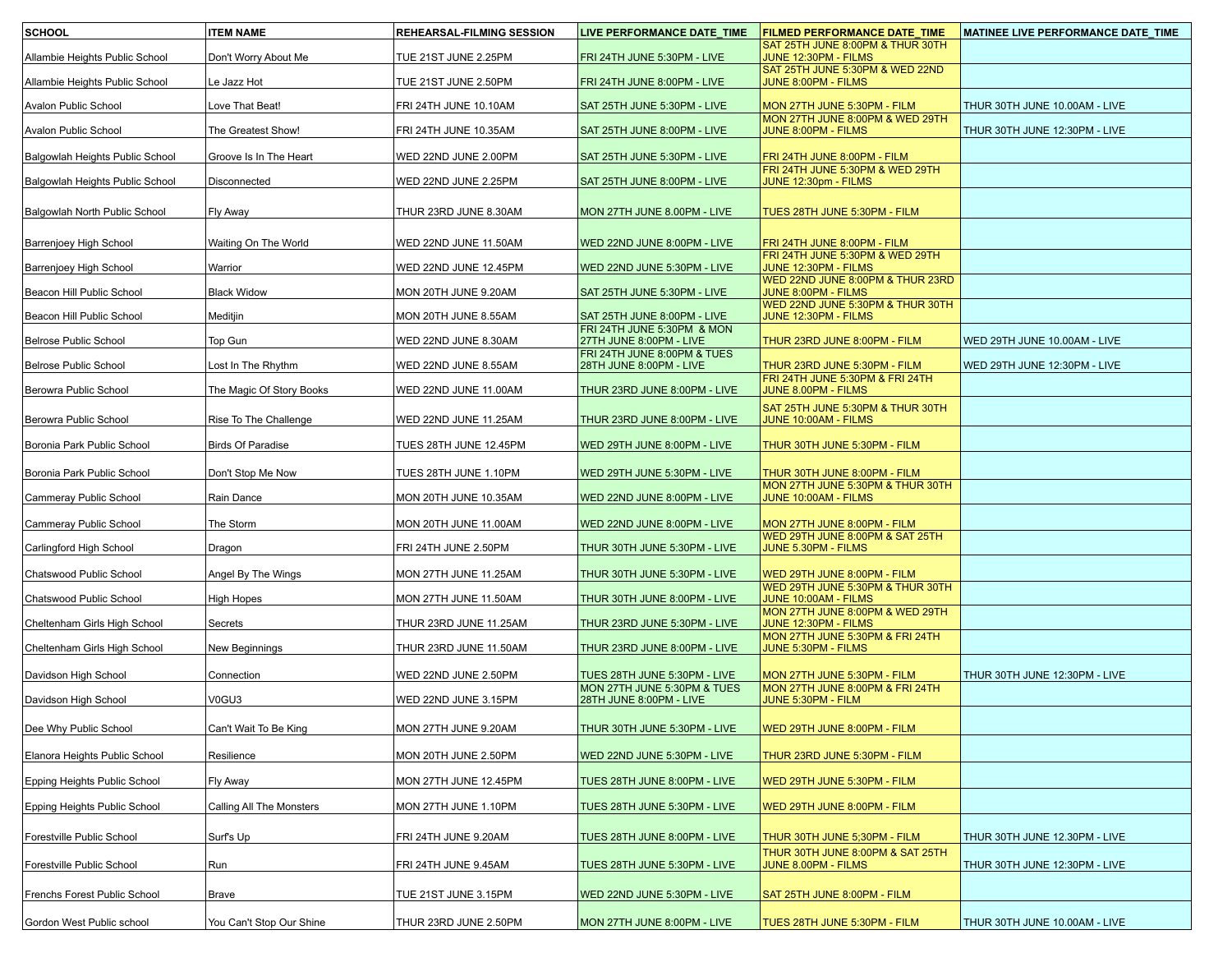| <b>SCHOOL</b>                   | <b>ITEM NAME</b>                 | REHEARSAL-FILMING SESSION | LIVE PERFORMANCE DATE_TIME                              | <b>FILMED PERFORMANCE DATE_TIME</b>                         | MATINEE LIVE PERFORMANCE DATE_TIME |
|---------------------------------|----------------------------------|---------------------------|---------------------------------------------------------|-------------------------------------------------------------|------------------------------------|
| Harbord Public School           | Lost In Espana                   | MON 27TH JUNE 10.10AM     | THUR 30TH JUNE 8:00PM - LIVE                            | WED 29TH JUNE 5:30PM & WED 29TH<br>JUNE 12.30PM - FILMS     | WED 29TH JUNE 10.00AM - LIVE       |
| Harbord Public School           | The Storm Before The Calm        | MON 27TH JUNE 9.45AM      | THUR 30TH JUNE 5:30PM - LIVE                            | TUES 28TH JUNE 8:00PM - FILM                                | WED 29TH JUNE 12:30PM - LIVE       |
| Hornsby North Public School     | Rise Up                          | THUR 23RD JUNE 10.35AM    | SAT 25TH JUNE 8:00PM - LIVE                             | MON 27TH JUNE 5:30PM & FRI 24TH<br>JUNE 5:30PM - FILMS      | WED 29TH JUNE 12:30PM - LIVE       |
| Hornsby North Public School     | It's Better When I'm Dancing     | THUR 23RD JUNE 11.00AM    | SAT 25TH JUNE 5:30PM - LIVE                             | MON 27TH JUNE 8:00PM - FILM                                 | WED 29TH JUNE 12:30PM - LIVE       |
| Kambora Public School           | On Fire                          | MON 20TH JUNE 8.30AM      | WED 22ND JUNE 5:30PM - LIVE                             | THUR 23RD JUNE 8:00PM & THUR<br>30TH JUNE 10:00AM - FILMS   |                                    |
| Killara High School             | Sand                             | TUES 21ST JUNE 11.25AM    | SAT 25TH JUNE 5:30PM - LIVE                             | THUR 23RD JUNE 8:00PM - FILM                                | THUR 30TH JUNE 10.00AM - LIVE      |
| Killara High School             | Reasons                          | TUES 21ST JUNE 11.50AM    | SAT 25TH JUNE 8:00PM - LIVE                             | THUR 23RD JUNE 5:30PM - FILM                                | THUR 30TH JUNE 12:30PM - LIVE      |
| Killarney Heights Public School | It's Cold Outside                | MON 20TH JUNE 1.35PM      | THUR 23RD JUNE 5:30PM - LIVE                            | WED 22ND JUNE 8:00PM & WED 29TH<br>JUNE 10.00AM - FILMS     |                                    |
| Killarney Heights Public School | The Hero Within                  | MON 20TH JUNE 2.00PM      | THUR 23RD JUNE 8:00PM - LIVE                            | WED 22ND JUNE 5:30PM & FRI 24TH<br>JUNE 8.00PM - FILMS      |                                    |
| Ku ring gai gai High School     | Game Of Survival                 | FRI 24TH JUNE 11.50AM     | FRI 24TH JUNE 8:00PM - LIVE                             | SAT 25TH JUNE 8:00PM & WED 29TH<br>JUNE 10.00AM - FILMS     |                                    |
| Lane Cove West Public School    | Let's Get Loud                   | THUR 23RD JUNE 1.35PM     | MON 27TH JUNE 5:30PM - LIVE                             | SAT 25TH JUNE 5:30PM - FILM                                 |                                    |
| Lindfield East Public School    | <b>Whacky Circus</b>             | THUR 23RD JUNE 9.45AM     | FRI 24TH JUNE 8:00PM - LIVE                             | TUE 28TH JUNE 5:30PM - FILM                                 |                                    |
| Lindfield East Public School    | <b>Students Unite</b>            | THUR 23RD JUNE 10.10AM    | FRI 24TH JUNE 5:30PM - LIVE                             | TUE 28TH JUNE 8:00PM - FILM                                 |                                    |
| Lindfield Learning Village      | Opening Up                       | MON 27TH JUNE 1.35PM      | TUES 28TH JUNE 5:30PM - LIVE                            | <u>THUR 30TH JUNE 8:00PM - FILM</u>                         |                                    |
| Manly Vale Public School        | Heal                             | TUES 21ST JUNE 9.45AM     | THUR 23RD JUNE 5:30PM - LIVE                            | WED 22ND JUNE 8:00PM - FILM                                 | THUR 30TH JUNE 10.00AM - LIVE      |
| Manly Vale Public School        | Baila Como Yo                    | TUES 21ST JUNE 10.10AM    | THUR 23RD JUNE 5:30PM - LIVE                            | WED 22ND JUNE 5:30PM - FILM                                 | THUR 30TH JUNE 12:30PM - LIVE      |
| Manly West Public School        | Soul Food                        | MON 20TH JUNE 9.45AM      | WED 22ND JUNE 5:30PM - LIVE                             | THUR 23RD JUNE 8:00PM - FILM                                |                                    |
| Manly West Public School        | Can You Dig Our 70's Surfer Vibe | MON 20TH JUNE 10.10AM     | WED 22ND JUNE 8:00PM - LIVE                             | THUR 23RD JUNE 5:30PM - FILM                                |                                    |
| Mimosa Public School            | Where Is Peter Parker?           | FRI 24TH JUNE 8.30AM      | MON 27TH JUNE 5:30PM - LIVE                             | THUR 30TH JUNE 8:00PM - FILM                                | WED 29TH JUNE 10.00AM - LIVE       |
| Mimosa Public School            | The Lantern                      | FRI 24TH JUNE 8.55AM      | MON 27TH JUNE 8:00PM - LIVE                             | SAT 25TH JUNE 8:00PM & THURS 30TH<br>JUNE 5:30PM - FILMS    | WED 29TH JUNE 10.00AM - LIVE       |
| Mona Vale Public School         | Just Me And The Music            | FRI 24TH JUNE 11.00AM     | MON 27TH JUNE 5:30PM - LIVE                             | SAT 25TH JUNE 8:00PM & WED 29TH<br><b>JUNE 10AM - FILMS</b> | WED 29TH JUNE 12:30PM - LIVE       |
| Mona Vale Public School         | Somewhere Only We Know           | FRI 24TH JUNE 11.25AM     | MON 27TH JUNE 8:00PM - LIVE                             | SAT 25TH JUNE 5:30PM - FILM                                 | WED 29TH JUNE 12.30PM - LIVE       |
| Mosman Pubic School             | The Magical Toybox               | MON 27TH JUNE 2.00PM      | WED 29TH JUNE 5:30PM - LIVE                             | TUES 28TH JUNE 8:00PM - FILM                                |                                    |
| Mosman Public School            | School Of Magic                  | MON 27TH JUNE 2.25PM      | WED 29TH JUNE 8:00PM - LIVE                             | TUES 28TH JUNE 5:30PM - FILM                                |                                    |
| Narrabeen North Public School   | The Greatest Show                | THUR 23RD JUNE 8.55AM     | MON 27TH JUNE 5:30PM - LIVE                             | TUES 28TH JUNE 8:00PM - FILM                                |                                    |
| Narraweena Public School        | Shake A Tail Feather             | TUES 28TH JUNE 8.30AM     | THUR 30TH JUNE 5:30PM - LIVE                            | WED 29TH JUNE 8:00PM - FILM                                 |                                    |
| Narraweena Public School        | Heads Will Roll                  | TUES 28TH JUNE 8.55AM     | THUR 30TH JUNE 8:00PM - LIVE                            | WED 29TH JUNE 5:30PM - FILM                                 |                                    |
| NBSC Mackellar Girls Campus     | Hello My Beautiful World         | TUES 28TH JUNE 11.25AM    | THUR 30TH JUNE 8.OOPM - LIVE                            | WED 29TH JUNE 5:30PM & WED 29TH<br>JUNE 10.00AM - FILMS     | THUR 30TH JUNE 10.00AM - LIVE      |
| NBSC Mackellar Girls Campus     | Tidal                            | TUES 28TH JUNE 11.00AM    | WED 29TH JUNE 5:30PM - LIVE                             | THUR 30TH JUNE 8.00PM & THUR 30TH<br>JUNE 10.00AM - FILMS   | THUR 30TH JUNE 12:30PM - LIVE      |
| NBSC Mackellar Girls Campus     | What Are You Looking At?         | TUES 28TH JUNE 11.50AM    | WED 29TH JUNE 8:00PM - LIVE                             | THUR 30TH JUNE 5:30PM & WED 29TH<br>JUNE 10.00AM - FILMS    | THUR 30TH JUNE 10.00AM - LIVE      |
| NBSC Manly Campus               | The Dust Bowl                    | FRI 24TH JUNE 12.45PM     | MON 27TH JUNE 8:00PM & THURS<br>30TH JUNE 8:00PM - LIVE | TUES 28TH JUNE 5:30PM & WED 29TH<br>JUNE 10.00AM - FILMS    |                                    |
| <b>NBSC Manly Campus</b>        | Faces In The Crowd               | FRI 24TH JUNE 1.10PM      | SAT 25TH JUNE 8:00PM - LIVE                             | TUES 28TH JUNE 5:30PM & MON 27TH<br>JUNE 5.30PM - FILMS     |                                    |
| NBSC Manly Campus               | Khener                           | FRI 24TH JUNE 1.35PM      | SAT 25TH JUNE 5:30PM - LIVE                             | TUES 28TH JUNE 8:00PM & THUR 30TH<br>JUNE 12:30PM - FILMS   |                                    |
| Neutral Bay Public School       | like To Move It                  | THUR 23RD JUNE 9.20AM     | TUES 28TH JUNE 5:30PM - LIVE                            | MON 27TH JUNE 8:00PM - FILM                                 |                                    |
| Newport Public School           | Singing In The Rain              | MON 27TH JUNE 10.35AM     | TUE 28TH JUNE 5:30PM - LIVE                             | THUR 30TH JUNE 8:00PM - FILM                                | WED 29TH JUNE 10:00AM - LIVE       |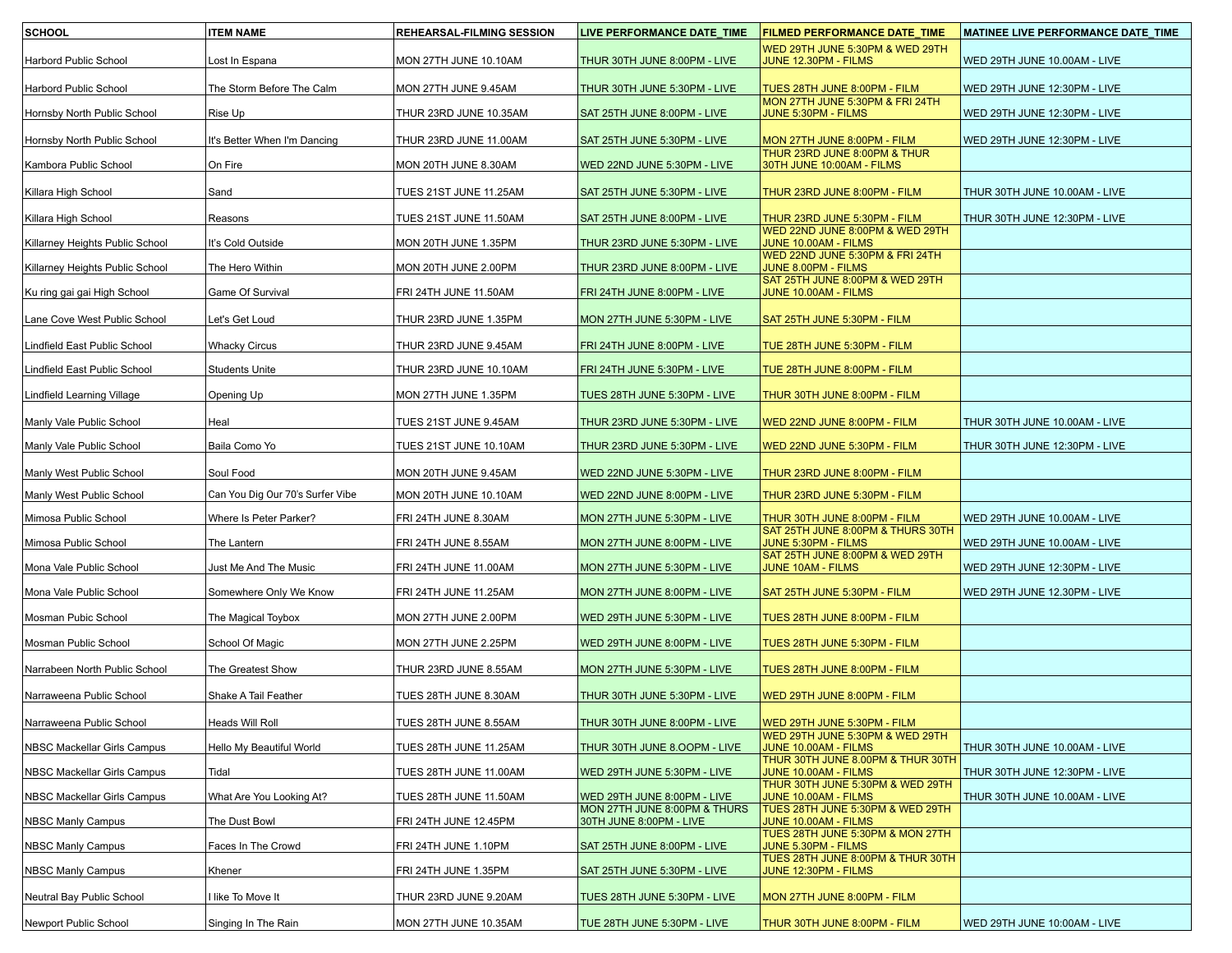| <b>SCHOOL</b>                                            | <b>ITEM NAME</b>              | <b>REHEARSAL-FILMING SESSION</b>                | LIVE PERFORMANCE DATE_TIME                                  | <b>FILMED PERFORMANCE DATE_TIME</b>                                             | MATINEE LIVE PERFORMANCE DATE_TIME |
|----------------------------------------------------------|-------------------------------|-------------------------------------------------|-------------------------------------------------------------|---------------------------------------------------------------------------------|------------------------------------|
| Newport Public School                                    | On The High Seas              | MON 27TH JUNE 11.00AM                           | TUE 28TH JUNE 8:00PM - LIVE                                 | THUR 30TH JUNE 5:30PM - FILM                                                    | WED 29TH JUNE 10:00AM - LIVE       |
| Normanhurst Public School                                | King Of Africa                | MON 20TH JUNE 12.45PM                           | WED 22ND JUNE 8:00PM - LIVE                                 | THUR 23RD JUNE 5:30PM - FILM                                                    |                                    |
| Normanhurst Public School                                | Turn The Music Up             | MON 20TH JUNE 1.10PM                            | WED 22ND JUNE 5:30PM - LIVE                                 | THUR 23RD JUNE 8:00PM - FILM                                                    |                                    |
| Normanhurst West Public School                           | <b>Rhythm Nation</b>          | WED 22ND JUNE 1.10PM                            | THUR 23RD JUNE 5:30PM                                       | MON 27TH JUNE 8:00PM & THUR 30TH<br>JUNE 10:00AMS - FILMS                       |                                    |
| Normanhurst West Public School                           | The Fortune Teller            | WED 22ND JUNE 1.35PM                            | THUR 23RD JUNE 8:00PM - LIVE                                | MON 27TH JUNE 5:30PM & WED 29TH<br>JUNE 12:30PM - FILMS                         |                                    |
| North Rocks Public School                                | Sky Full Of Stars             | THUR 23RD JUNE 2.25PM                           | FRI 24TH JUNE 8:00PM - LIVE                                 | TUES 28TH JUNE 5:30PM - FILM                                                    |                                    |
|                                                          | <b>Wizarding World</b>        |                                                 |                                                             | WED 22ND JUNE 8:00PM - FILM                                                     |                                    |
| Northbridge Public School<br>Pennant Hills Public School | Sally's Dancers               | TUES 21ST JUNE 9.20AM<br>THUR 23RD JUNE 12.45PM | FRI 24TH JUNE 5:30PM - LIVE<br>SAT 25TH JUNE 8:00PM - LIVE  | MON 27TH JUNE 5:30PM & THUR 30TH<br>JUNE 10:00AM - FILMS                        |                                    |
| Pennant Hills Public School                              | Human                         | THUR 23RD JUNE 1.10PM                           | SAT 25TH JUNE 5:30PM - LIVE                                 | MON 27TH JUNE 8:00PM & THUR 30TH<br>JUNE 12:30PM - FILMS                        |                                    |
| Pittwater High School                                    | Return To Dance               | MON 27TH JUNE 2.50PM                            | MON 27TH JUNE 5:30PM - LIVE                                 | TUES 28TH JUNE 8:00PM & WED 29TH<br>JUNE 10.00AM - FILMS                        |                                    |
| Putney Public School                                     | Come Alive                    | TUES 21ST JUNE 10.35AM                          | FRI 24TH JUNE 8:00PM - LIVE                                 | WED 22ND JUNE 5:30PM - FILM                                                     |                                    |
| Putney Public School                                     | <b>Hey Mickey</b>             | TUES 21ST JUNE 11.00AM                          | FRI 24TH JUNE 5:30PM - LIVE                                 | WED 22ND JUNE 8:00PM & THUR 30TH<br>JUNE 12:30PM - FILMS                        |                                    |
|                                                          |                               |                                                 |                                                             |                                                                                 |                                    |
| Pymble Public School                                     | Dance On The Moon             | MON 20TH JUNE 11.25AM                           | FRI 24TH JUNE 5:30PM - LIVE                                 | WED 22ND JUNE 8:00PM - FILM<br>WED 22ND JUNE 5:30PM & THUR 30TH                 |                                    |
| Pymble Public School                                     | Just Sing<br>Sink Or Swim     | MON 20TH JUNE 11.50AM<br>TUES 21ST JUNE 1.10PM  | FRI 24TH JUNE 8:00 PM - LIVE<br>WED 22ND JUNE 5:30PM - LIVE | JUNE 12:30PM - FILMS<br>THUR 23RD JUNE 8:00PM & FRI 24TH<br>JUNE 8.00PM - FILMS |                                    |
| Riverside Girls High School                              |                               |                                                 |                                                             | THUR 23RD JUNE 5:30PM & THUR                                                    |                                    |
| Riverside Girls High School                              | Move                          | TUES 21ST JUNE 1.35PM                           | FRI 24TH JUNE 5:30PM - LIVE                                 | 30TH JUNE 12:30PM - FILMS<br>SAT 25TH JUNE 5:30PM & WED 29TH                    |                                    |
| Riverside Girls High School                              | Eve Was Here                  | TUES 21ST JUNE 12.45PM                          | WED 22ND JUNE 8:00 PM - LIVE                                | JUNE 12:30PM - FILMS                                                            |                                    |
| Roseville Public School                                  | Christmas Catastrophe         | TUES 28TH JUNE 2.25PM                           | WED 29TH JUNE 5:30PM - LIVE                                 | THUR 30TH JUNE 8:00PM - FILM                                                    |                                    |
| Roseville Public School                                  | <b>Scientific Discovery</b>   | TUES 28TH JUNE 2.50PM                           | WED 29TH JUNE 8:00PM - LIVE                                 | THUR 30TH JUNE 5:30PM - FILM                                                    | WED 29TH JUNE 10.00AM - LIVE       |
| Ryde East Public School                                  | Heart Cry                     | THUR 23RD JUNE 2.00PM                           | TUES 28TH JUNE 8:00PM - LIVE                                | WED 29TH JUNE 5:30PM - FILM                                                     |                                    |
| Terrey Hills Public School                               | Together                      | WED 22ND JUNE 9.20AM                            | MON 27TH JUNE 8:00PM - LIVE                                 | THUR 23RD JUNE 5:30PM - FILM                                                    |                                    |
| Terrey Hills Public School                               | Circle Of Life                | WED 22ND JUNE 9.45AM                            | MON 27TH JUNE 5:30PM - LIVE                                 | THUR 23RD JUNE 8:00PM - FILM                                                    |                                    |
| The Forest High School                                   | Looking For The Light         | MON 27TH JUNE 8.30AM                            | WED 29TH JUNE 5:30PM - LIVE                                 | TUES 28TH JUNE 8:00PM & WED 29TH<br>JUNE 12:30PM - FILMS                        |                                    |
| The Forest High School                                   | Migration                     | MON 27TH JUNE 8.55AM                            | WED 29TH JUNE 8:00PM - LIVE                                 | THUR 30TH JUNE 5:30PM - FILM                                                    |                                    |
| Turramurra North Public School                           | Let's Get Loud                | TUES 28TH JUNE 10.10AM                          | WED 29TH JUNE 8:00PM - LIVE                                 | THUR 30TH June 5:30PM - FILM                                                    |                                    |
| Turramurra North Public School                           | Call Me, Beep Me              | TUES 28TH JUNE 10.35AM                          | WED 29TH JUNE 5:30PM - LIVE                                 | THUR 30TH June 8:00PM - FILM                                                    |                                    |
| Turramurra Public School                                 | Sunshine                      | FRI 24TH JUNE 2.25PM                            | TUES 28TH JUNE 5:30PM - LIVE                                | SAT 25TH JUNE 5:30PM - FILM                                                     |                                    |
| Turramurra Public School                                 | Don't You Worry 'Bout A Thing | FRI 24TH JUNE 2.00PM                            | TUES 28TH JUNE 8:00PM - LIVE                                | SAT 25TH JUNE 8:00PM & THUR 30TH<br>JUNE 10:00AM - FILMS                        |                                    |
| Wahroonga Public School                                  | Dance Your Blues Away         | TUES 21ST JUNE 2.00PM                           | THUR 23RD JUNE 5:30PM - LIVE                                | FRI 24TH JUNE 8:00PM & THUR 30TH<br>JUNE 12:30PM - FILMS                        |                                    |
| Waitara Public School                                    | Take A Picture                | WED 22ND JUNE 10.10AM                           | THUR 23RD JUNE 8:00PM & WED<br>29TH JUNE 8.00PM - LIVE      | SAT 25TH JUNE 5:30PM - FILM                                                     |                                    |
| Waitara Public School                                    | A Brand New Day               | WED 22ND JUNE 10.35AM                           | THUR 23RD JUNE 5:30PM & WED<br>29TH JUNE 5.30PM - LIVE      | SAT 25TH JUNE 8:00PM - FILM                                                     |                                    |
| Wakehurst Public School                                  | Rumble In The Jungle          | TUES 21ST JUNE 8.30AM                           | THUR 23RD JUNE 8:00PM - LIVE                                | FRI 24TH JUNE 5:30PM - FILM                                                     | WED 29TH JUNE 12:30PM - LIVE       |
| Wakehurst Public School                                  | The Magical Toybox            | TUES 21ST JUNE 8.55AM                           | THUR 23RD JUNE 5:30PM - LIVE                                | FRI 24TH JUNE 8:00PM & WED 22ND<br>JUNE 5:30PM - FILMS                          | WED 29TH JUNE 12:30PM - LIVE       |
| West Ryde Public School                                  | Singing In The Rain           | TUES 28TH JUNE 1.35PM                           | THUR 30TH JUNE 5:30PM - LIVE                                | WED 29TH JUNE 8:00PM & THUR 30TH<br>JUNE 10:00AM - FILMS                        |                                    |